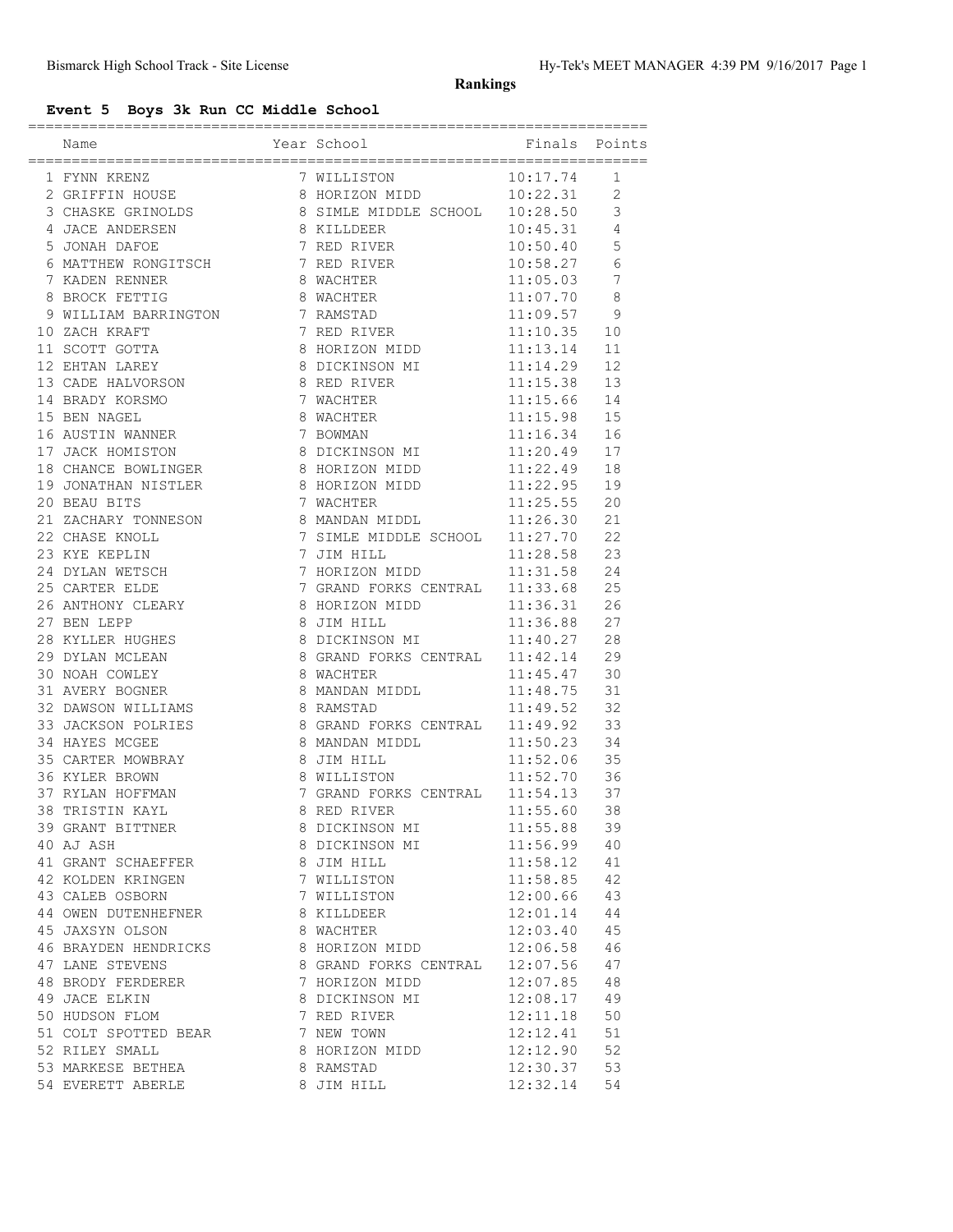**Rankings**

## **....Event 5 Boys 3k Run CC Middle School**

| 56 CALEB SARSLAND<br>57 LOGAN ACKMAN<br>58 ZACH JEFFERS<br>59 ZAC BRACKIN<br>60 ISAAC PETERS<br>12:33.75 56<br>12:34.12 57<br>7 WILLISTON<br>8 HORT70N<br>8 HORIZON MIDD 12:38.13<br>58<br>7 HORIZON MIDD 12:39.91<br>59<br>60 ISAAC PETERSON<br>7 WACHTER<br>12:46.67<br>60<br>61 BRETT HETLAND<br>8 HORIZON MIDD 12:50.11<br>61<br>8 RAMSTAD 12:51.03<br>7 GRAND FORKS CENTRAL 12:56.07<br>7 DICKINSON MI 12:56.84<br>12:51.03<br>62<br>62 ALEXANDER GARCIA<br>63 EDISON LUNSKI<br>64 DAVIN SEIBEL<br>63<br>64<br>65 TORREY WESTERENG 8 GRAND FORKS CENTRAL 12:57.76<br>65<br>66 CARSON WISTISEN 7 JIM HILL<br>12:58.28<br>66<br>8 GRAND FORKS CENTRAL 13:00.12<br>67 SIMON HAUG<br>67<br>7 NEW TOWN<br>7 HORIZON MIDD<br>8 SIMLE MIDDLE SCHOOL<br>13:00.70 68<br>68 CAMRON WHITE OWL<br>13:03.29<br>69 NATHAN SCHROEDER<br>69<br>70 KAMERON HANZAL<br>8 SIMLE MIDDLE SCHOOL 13:04.40<br>70<br>71 PHOENIX WHITE<br>8 NEW TOWN 13:05.07<br>7 RAMSTAD 13:06.56<br>71<br>72 ERIC CHATHAM<br>72<br>7 SIMLE MIDDLE SCHOOL 13:10.77 73<br>73 CORBAN HART<br>13:12.51 74<br>13:12.51 74<br>75 TREY KOSKI 79<br>76 JACE COFER 7 DICKINSON MINISTRAD 13:14.47 75<br>77 BRADY HENDRICKSON 8 BOWMAN 13:18.85 77<br>7 SOUTHERN MCLEAN 13:19.33<br>78 DEANDRE MURRY<br>78<br>79 PATRICK CONOLY 7 SOUTHERN MCLEAN 13:22.26 79<br>80 OSCAR LEON<br>81 TREVOR RICKS<br>7 WILLISTON<br>$13:24.71$ 80<br>8 JIM HILL<br>7 RAMSTAD<br>13:25.24 81<br>82 DAWSON BRISTOW<br>13:26.19<br>82<br>83 ISAAC HOFFMAN<br>8 DICKINSON MI 13:28.89<br>83<br>84 ANDREW STORSVED 8 MANDAN MIDDL 13:31.36<br>84<br>85 AUSTIN SHAARE<br>8 DICKINSON MI 13:32.49<br>85<br>7 RED RIVER<br>86 HADEN RICHARDS<br>13:35.09<br>86<br>13:35.57<br>87 JACHIN ICENOGLE<br>8 WILLISTON<br>87<br>88 JASPAR SAUVAGEAU (2008)<br>29 ADAM MARCH (2008) 7 MILLISHON MI<br>13:38.20<br>88<br>13:43.36<br>89<br>90 BRETT HYATT<br>7 JIM HILL<br>13:47.48 90<br>7 BOWMAN<br>91 LUKE FISCHER<br>13:48.11 91<br>92 RILEY KOVALOFF 8 MANDAN MIDDL 13:53.13 92<br>93 ISAAC JAGGI 7 KILLDEER 13:57.55 93<br>94 MARTIN HOFRICHTER 7 RAMSTAD 13:58.05 94<br>95 MORONI HALE 8 RAMSTAD 13:58.59 95<br>8 RAMSTAD 13:58.59<br>95<br>95 MORONI HALE<br>96 QUINTIN PLENTY CHIEF 7 NEW TOWN<br>14:00.13 96<br>8 SIMLE MIDDLE SCHOOL 14:02.73 97<br>97 MASON ZACHER<br>8 HORIZON MIDD 14:03.14 98<br>7 STANDING ROCK 14:20.34 99<br>98 JUSTIN LAFAVOR<br>99 JOSH HAIDER<br>7 SIMLE MIDDLE SCHOOL 14:26.55<br>100 JAKOB PEDERSON<br>100<br>101 BEN MARABELLA<br>14:27.91<br>101<br>8 RAMSTAD<br>102<br>102 TRISTAN DOBSON<br>7 MAX<br>14:30.75<br>7 DICKINSON MI 14:36.26<br>103 JAMES BOZOVSKY<br>103<br>104 DREW BORDEAUX<br>8 STANDING ROCK<br>14:37.43<br>104<br>8 DICKINSON MI<br>105<br>105 TUCKER LORIS<br>14:39.53<br>7 WATFORD CITY 14:41.59<br>106 TREYTON DEFOE<br>106<br>8 MANDAN MIDDL 14:42.59<br>107 KADEN HEPKER<br>107<br>8 GRAND FORKS CENTRAL 14:46.46<br>108 LEVI DALLUM<br>108<br>14:47.70<br>109 CODY TORRES<br>7 DICKINSON MI<br>109<br>110 JAYDEN AHMANN<br>7 SIMLE MIDDLE SCHOOL 15:01.17<br>110<br>111 JUSTIN MOLDENHAUER<br>7 JIM HILL<br>15:05.47<br>111 | 55 EMMETT SUM | 8 GRAND FORKS CENTRAL 12:33.14 | 55 |
|-------------------------------------------------------------------------------------------------------------------------------------------------------------------------------------------------------------------------------------------------------------------------------------------------------------------------------------------------------------------------------------------------------------------------------------------------------------------------------------------------------------------------------------------------------------------------------------------------------------------------------------------------------------------------------------------------------------------------------------------------------------------------------------------------------------------------------------------------------------------------------------------------------------------------------------------------------------------------------------------------------------------------------------------------------------------------------------------------------------------------------------------------------------------------------------------------------------------------------------------------------------------------------------------------------------------------------------------------------------------------------------------------------------------------------------------------------------------------------------------------------------------------------------------------------------------------------------------------------------------------------------------------------------------------------------------------------------------------------------------------------------------------------------------------------------------------------------------------------------------------------------------------------------------------------------------------------------------------------------------------------------------------------------------------------------------------------------------------------------------------------------------------------------------------------------------------------------------------------------------------------------------------------------------------------------------------------------------------------------------------------------------------------------------------------------------------------------------------------------------------------------------------------------------------------------------------------------------------------------------------------------------------------------------------------------------------------------------------------------------------------------------------------------------------------------------------------------------------------------------------------------------------------------------------------------------------------------------------------------------------------------------------------------------------------------------------------------------------------------------|---------------|--------------------------------|----|
|                                                                                                                                                                                                                                                                                                                                                                                                                                                                                                                                                                                                                                                                                                                                                                                                                                                                                                                                                                                                                                                                                                                                                                                                                                                                                                                                                                                                                                                                                                                                                                                                                                                                                                                                                                                                                                                                                                                                                                                                                                                                                                                                                                                                                                                                                                                                                                                                                                                                                                                                                                                                                                                                                                                                                                                                                                                                                                                                                                                                                                                                                                                   |               |                                |    |
|                                                                                                                                                                                                                                                                                                                                                                                                                                                                                                                                                                                                                                                                                                                                                                                                                                                                                                                                                                                                                                                                                                                                                                                                                                                                                                                                                                                                                                                                                                                                                                                                                                                                                                                                                                                                                                                                                                                                                                                                                                                                                                                                                                                                                                                                                                                                                                                                                                                                                                                                                                                                                                                                                                                                                                                                                                                                                                                                                                                                                                                                                                                   |               |                                |    |
|                                                                                                                                                                                                                                                                                                                                                                                                                                                                                                                                                                                                                                                                                                                                                                                                                                                                                                                                                                                                                                                                                                                                                                                                                                                                                                                                                                                                                                                                                                                                                                                                                                                                                                                                                                                                                                                                                                                                                                                                                                                                                                                                                                                                                                                                                                                                                                                                                                                                                                                                                                                                                                                                                                                                                                                                                                                                                                                                                                                                                                                                                                                   |               |                                |    |
|                                                                                                                                                                                                                                                                                                                                                                                                                                                                                                                                                                                                                                                                                                                                                                                                                                                                                                                                                                                                                                                                                                                                                                                                                                                                                                                                                                                                                                                                                                                                                                                                                                                                                                                                                                                                                                                                                                                                                                                                                                                                                                                                                                                                                                                                                                                                                                                                                                                                                                                                                                                                                                                                                                                                                                                                                                                                                                                                                                                                                                                                                                                   |               |                                |    |
|                                                                                                                                                                                                                                                                                                                                                                                                                                                                                                                                                                                                                                                                                                                                                                                                                                                                                                                                                                                                                                                                                                                                                                                                                                                                                                                                                                                                                                                                                                                                                                                                                                                                                                                                                                                                                                                                                                                                                                                                                                                                                                                                                                                                                                                                                                                                                                                                                                                                                                                                                                                                                                                                                                                                                                                                                                                                                                                                                                                                                                                                                                                   |               |                                |    |
|                                                                                                                                                                                                                                                                                                                                                                                                                                                                                                                                                                                                                                                                                                                                                                                                                                                                                                                                                                                                                                                                                                                                                                                                                                                                                                                                                                                                                                                                                                                                                                                                                                                                                                                                                                                                                                                                                                                                                                                                                                                                                                                                                                                                                                                                                                                                                                                                                                                                                                                                                                                                                                                                                                                                                                                                                                                                                                                                                                                                                                                                                                                   |               |                                |    |
|                                                                                                                                                                                                                                                                                                                                                                                                                                                                                                                                                                                                                                                                                                                                                                                                                                                                                                                                                                                                                                                                                                                                                                                                                                                                                                                                                                                                                                                                                                                                                                                                                                                                                                                                                                                                                                                                                                                                                                                                                                                                                                                                                                                                                                                                                                                                                                                                                                                                                                                                                                                                                                                                                                                                                                                                                                                                                                                                                                                                                                                                                                                   |               |                                |    |
|                                                                                                                                                                                                                                                                                                                                                                                                                                                                                                                                                                                                                                                                                                                                                                                                                                                                                                                                                                                                                                                                                                                                                                                                                                                                                                                                                                                                                                                                                                                                                                                                                                                                                                                                                                                                                                                                                                                                                                                                                                                                                                                                                                                                                                                                                                                                                                                                                                                                                                                                                                                                                                                                                                                                                                                                                                                                                                                                                                                                                                                                                                                   |               |                                |    |
|                                                                                                                                                                                                                                                                                                                                                                                                                                                                                                                                                                                                                                                                                                                                                                                                                                                                                                                                                                                                                                                                                                                                                                                                                                                                                                                                                                                                                                                                                                                                                                                                                                                                                                                                                                                                                                                                                                                                                                                                                                                                                                                                                                                                                                                                                                                                                                                                                                                                                                                                                                                                                                                                                                                                                                                                                                                                                                                                                                                                                                                                                                                   |               |                                |    |
|                                                                                                                                                                                                                                                                                                                                                                                                                                                                                                                                                                                                                                                                                                                                                                                                                                                                                                                                                                                                                                                                                                                                                                                                                                                                                                                                                                                                                                                                                                                                                                                                                                                                                                                                                                                                                                                                                                                                                                                                                                                                                                                                                                                                                                                                                                                                                                                                                                                                                                                                                                                                                                                                                                                                                                                                                                                                                                                                                                                                                                                                                                                   |               |                                |    |
|                                                                                                                                                                                                                                                                                                                                                                                                                                                                                                                                                                                                                                                                                                                                                                                                                                                                                                                                                                                                                                                                                                                                                                                                                                                                                                                                                                                                                                                                                                                                                                                                                                                                                                                                                                                                                                                                                                                                                                                                                                                                                                                                                                                                                                                                                                                                                                                                                                                                                                                                                                                                                                                                                                                                                                                                                                                                                                                                                                                                                                                                                                                   |               |                                |    |
|                                                                                                                                                                                                                                                                                                                                                                                                                                                                                                                                                                                                                                                                                                                                                                                                                                                                                                                                                                                                                                                                                                                                                                                                                                                                                                                                                                                                                                                                                                                                                                                                                                                                                                                                                                                                                                                                                                                                                                                                                                                                                                                                                                                                                                                                                                                                                                                                                                                                                                                                                                                                                                                                                                                                                                                                                                                                                                                                                                                                                                                                                                                   |               |                                |    |
|                                                                                                                                                                                                                                                                                                                                                                                                                                                                                                                                                                                                                                                                                                                                                                                                                                                                                                                                                                                                                                                                                                                                                                                                                                                                                                                                                                                                                                                                                                                                                                                                                                                                                                                                                                                                                                                                                                                                                                                                                                                                                                                                                                                                                                                                                                                                                                                                                                                                                                                                                                                                                                                                                                                                                                                                                                                                                                                                                                                                                                                                                                                   |               |                                |    |
|                                                                                                                                                                                                                                                                                                                                                                                                                                                                                                                                                                                                                                                                                                                                                                                                                                                                                                                                                                                                                                                                                                                                                                                                                                                                                                                                                                                                                                                                                                                                                                                                                                                                                                                                                                                                                                                                                                                                                                                                                                                                                                                                                                                                                                                                                                                                                                                                                                                                                                                                                                                                                                                                                                                                                                                                                                                                                                                                                                                                                                                                                                                   |               |                                |    |
|                                                                                                                                                                                                                                                                                                                                                                                                                                                                                                                                                                                                                                                                                                                                                                                                                                                                                                                                                                                                                                                                                                                                                                                                                                                                                                                                                                                                                                                                                                                                                                                                                                                                                                                                                                                                                                                                                                                                                                                                                                                                                                                                                                                                                                                                                                                                                                                                                                                                                                                                                                                                                                                                                                                                                                                                                                                                                                                                                                                                                                                                                                                   |               |                                |    |
|                                                                                                                                                                                                                                                                                                                                                                                                                                                                                                                                                                                                                                                                                                                                                                                                                                                                                                                                                                                                                                                                                                                                                                                                                                                                                                                                                                                                                                                                                                                                                                                                                                                                                                                                                                                                                                                                                                                                                                                                                                                                                                                                                                                                                                                                                                                                                                                                                                                                                                                                                                                                                                                                                                                                                                                                                                                                                                                                                                                                                                                                                                                   |               |                                |    |
|                                                                                                                                                                                                                                                                                                                                                                                                                                                                                                                                                                                                                                                                                                                                                                                                                                                                                                                                                                                                                                                                                                                                                                                                                                                                                                                                                                                                                                                                                                                                                                                                                                                                                                                                                                                                                                                                                                                                                                                                                                                                                                                                                                                                                                                                                                                                                                                                                                                                                                                                                                                                                                                                                                                                                                                                                                                                                                                                                                                                                                                                                                                   |               |                                |    |
|                                                                                                                                                                                                                                                                                                                                                                                                                                                                                                                                                                                                                                                                                                                                                                                                                                                                                                                                                                                                                                                                                                                                                                                                                                                                                                                                                                                                                                                                                                                                                                                                                                                                                                                                                                                                                                                                                                                                                                                                                                                                                                                                                                                                                                                                                                                                                                                                                                                                                                                                                                                                                                                                                                                                                                                                                                                                                                                                                                                                                                                                                                                   |               |                                |    |
|                                                                                                                                                                                                                                                                                                                                                                                                                                                                                                                                                                                                                                                                                                                                                                                                                                                                                                                                                                                                                                                                                                                                                                                                                                                                                                                                                                                                                                                                                                                                                                                                                                                                                                                                                                                                                                                                                                                                                                                                                                                                                                                                                                                                                                                                                                                                                                                                                                                                                                                                                                                                                                                                                                                                                                                                                                                                                                                                                                                                                                                                                                                   |               |                                |    |
|                                                                                                                                                                                                                                                                                                                                                                                                                                                                                                                                                                                                                                                                                                                                                                                                                                                                                                                                                                                                                                                                                                                                                                                                                                                                                                                                                                                                                                                                                                                                                                                                                                                                                                                                                                                                                                                                                                                                                                                                                                                                                                                                                                                                                                                                                                                                                                                                                                                                                                                                                                                                                                                                                                                                                                                                                                                                                                                                                                                                                                                                                                                   |               |                                |    |
|                                                                                                                                                                                                                                                                                                                                                                                                                                                                                                                                                                                                                                                                                                                                                                                                                                                                                                                                                                                                                                                                                                                                                                                                                                                                                                                                                                                                                                                                                                                                                                                                                                                                                                                                                                                                                                                                                                                                                                                                                                                                                                                                                                                                                                                                                                                                                                                                                                                                                                                                                                                                                                                                                                                                                                                                                                                                                                                                                                                                                                                                                                                   |               |                                |    |
|                                                                                                                                                                                                                                                                                                                                                                                                                                                                                                                                                                                                                                                                                                                                                                                                                                                                                                                                                                                                                                                                                                                                                                                                                                                                                                                                                                                                                                                                                                                                                                                                                                                                                                                                                                                                                                                                                                                                                                                                                                                                                                                                                                                                                                                                                                                                                                                                                                                                                                                                                                                                                                                                                                                                                                                                                                                                                                                                                                                                                                                                                                                   |               |                                |    |
|                                                                                                                                                                                                                                                                                                                                                                                                                                                                                                                                                                                                                                                                                                                                                                                                                                                                                                                                                                                                                                                                                                                                                                                                                                                                                                                                                                                                                                                                                                                                                                                                                                                                                                                                                                                                                                                                                                                                                                                                                                                                                                                                                                                                                                                                                                                                                                                                                                                                                                                                                                                                                                                                                                                                                                                                                                                                                                                                                                                                                                                                                                                   |               |                                |    |
|                                                                                                                                                                                                                                                                                                                                                                                                                                                                                                                                                                                                                                                                                                                                                                                                                                                                                                                                                                                                                                                                                                                                                                                                                                                                                                                                                                                                                                                                                                                                                                                                                                                                                                                                                                                                                                                                                                                                                                                                                                                                                                                                                                                                                                                                                                                                                                                                                                                                                                                                                                                                                                                                                                                                                                                                                                                                                                                                                                                                                                                                                                                   |               |                                |    |
|                                                                                                                                                                                                                                                                                                                                                                                                                                                                                                                                                                                                                                                                                                                                                                                                                                                                                                                                                                                                                                                                                                                                                                                                                                                                                                                                                                                                                                                                                                                                                                                                                                                                                                                                                                                                                                                                                                                                                                                                                                                                                                                                                                                                                                                                                                                                                                                                                                                                                                                                                                                                                                                                                                                                                                                                                                                                                                                                                                                                                                                                                                                   |               |                                |    |
|                                                                                                                                                                                                                                                                                                                                                                                                                                                                                                                                                                                                                                                                                                                                                                                                                                                                                                                                                                                                                                                                                                                                                                                                                                                                                                                                                                                                                                                                                                                                                                                                                                                                                                                                                                                                                                                                                                                                                                                                                                                                                                                                                                                                                                                                                                                                                                                                                                                                                                                                                                                                                                                                                                                                                                                                                                                                                                                                                                                                                                                                                                                   |               |                                |    |
|                                                                                                                                                                                                                                                                                                                                                                                                                                                                                                                                                                                                                                                                                                                                                                                                                                                                                                                                                                                                                                                                                                                                                                                                                                                                                                                                                                                                                                                                                                                                                                                                                                                                                                                                                                                                                                                                                                                                                                                                                                                                                                                                                                                                                                                                                                                                                                                                                                                                                                                                                                                                                                                                                                                                                                                                                                                                                                                                                                                                                                                                                                                   |               |                                |    |
|                                                                                                                                                                                                                                                                                                                                                                                                                                                                                                                                                                                                                                                                                                                                                                                                                                                                                                                                                                                                                                                                                                                                                                                                                                                                                                                                                                                                                                                                                                                                                                                                                                                                                                                                                                                                                                                                                                                                                                                                                                                                                                                                                                                                                                                                                                                                                                                                                                                                                                                                                                                                                                                                                                                                                                                                                                                                                                                                                                                                                                                                                                                   |               |                                |    |
|                                                                                                                                                                                                                                                                                                                                                                                                                                                                                                                                                                                                                                                                                                                                                                                                                                                                                                                                                                                                                                                                                                                                                                                                                                                                                                                                                                                                                                                                                                                                                                                                                                                                                                                                                                                                                                                                                                                                                                                                                                                                                                                                                                                                                                                                                                                                                                                                                                                                                                                                                                                                                                                                                                                                                                                                                                                                                                                                                                                                                                                                                                                   |               |                                |    |
|                                                                                                                                                                                                                                                                                                                                                                                                                                                                                                                                                                                                                                                                                                                                                                                                                                                                                                                                                                                                                                                                                                                                                                                                                                                                                                                                                                                                                                                                                                                                                                                                                                                                                                                                                                                                                                                                                                                                                                                                                                                                                                                                                                                                                                                                                                                                                                                                                                                                                                                                                                                                                                                                                                                                                                                                                                                                                                                                                                                                                                                                                                                   |               |                                |    |
|                                                                                                                                                                                                                                                                                                                                                                                                                                                                                                                                                                                                                                                                                                                                                                                                                                                                                                                                                                                                                                                                                                                                                                                                                                                                                                                                                                                                                                                                                                                                                                                                                                                                                                                                                                                                                                                                                                                                                                                                                                                                                                                                                                                                                                                                                                                                                                                                                                                                                                                                                                                                                                                                                                                                                                                                                                                                                                                                                                                                                                                                                                                   |               |                                |    |
|                                                                                                                                                                                                                                                                                                                                                                                                                                                                                                                                                                                                                                                                                                                                                                                                                                                                                                                                                                                                                                                                                                                                                                                                                                                                                                                                                                                                                                                                                                                                                                                                                                                                                                                                                                                                                                                                                                                                                                                                                                                                                                                                                                                                                                                                                                                                                                                                                                                                                                                                                                                                                                                                                                                                                                                                                                                                                                                                                                                                                                                                                                                   |               |                                |    |
|                                                                                                                                                                                                                                                                                                                                                                                                                                                                                                                                                                                                                                                                                                                                                                                                                                                                                                                                                                                                                                                                                                                                                                                                                                                                                                                                                                                                                                                                                                                                                                                                                                                                                                                                                                                                                                                                                                                                                                                                                                                                                                                                                                                                                                                                                                                                                                                                                                                                                                                                                                                                                                                                                                                                                                                                                                                                                                                                                                                                                                                                                                                   |               |                                |    |
|                                                                                                                                                                                                                                                                                                                                                                                                                                                                                                                                                                                                                                                                                                                                                                                                                                                                                                                                                                                                                                                                                                                                                                                                                                                                                                                                                                                                                                                                                                                                                                                                                                                                                                                                                                                                                                                                                                                                                                                                                                                                                                                                                                                                                                                                                                                                                                                                                                                                                                                                                                                                                                                                                                                                                                                                                                                                                                                                                                                                                                                                                                                   |               |                                |    |
|                                                                                                                                                                                                                                                                                                                                                                                                                                                                                                                                                                                                                                                                                                                                                                                                                                                                                                                                                                                                                                                                                                                                                                                                                                                                                                                                                                                                                                                                                                                                                                                                                                                                                                                                                                                                                                                                                                                                                                                                                                                                                                                                                                                                                                                                                                                                                                                                                                                                                                                                                                                                                                                                                                                                                                                                                                                                                                                                                                                                                                                                                                                   |               |                                |    |
|                                                                                                                                                                                                                                                                                                                                                                                                                                                                                                                                                                                                                                                                                                                                                                                                                                                                                                                                                                                                                                                                                                                                                                                                                                                                                                                                                                                                                                                                                                                                                                                                                                                                                                                                                                                                                                                                                                                                                                                                                                                                                                                                                                                                                                                                                                                                                                                                                                                                                                                                                                                                                                                                                                                                                                                                                                                                                                                                                                                                                                                                                                                   |               |                                |    |
|                                                                                                                                                                                                                                                                                                                                                                                                                                                                                                                                                                                                                                                                                                                                                                                                                                                                                                                                                                                                                                                                                                                                                                                                                                                                                                                                                                                                                                                                                                                                                                                                                                                                                                                                                                                                                                                                                                                                                                                                                                                                                                                                                                                                                                                                                                                                                                                                                                                                                                                                                                                                                                                                                                                                                                                                                                                                                                                                                                                                                                                                                                                   |               |                                |    |
|                                                                                                                                                                                                                                                                                                                                                                                                                                                                                                                                                                                                                                                                                                                                                                                                                                                                                                                                                                                                                                                                                                                                                                                                                                                                                                                                                                                                                                                                                                                                                                                                                                                                                                                                                                                                                                                                                                                                                                                                                                                                                                                                                                                                                                                                                                                                                                                                                                                                                                                                                                                                                                                                                                                                                                                                                                                                                                                                                                                                                                                                                                                   |               |                                |    |
|                                                                                                                                                                                                                                                                                                                                                                                                                                                                                                                                                                                                                                                                                                                                                                                                                                                                                                                                                                                                                                                                                                                                                                                                                                                                                                                                                                                                                                                                                                                                                                                                                                                                                                                                                                                                                                                                                                                                                                                                                                                                                                                                                                                                                                                                                                                                                                                                                                                                                                                                                                                                                                                                                                                                                                                                                                                                                                                                                                                                                                                                                                                   |               |                                |    |
|                                                                                                                                                                                                                                                                                                                                                                                                                                                                                                                                                                                                                                                                                                                                                                                                                                                                                                                                                                                                                                                                                                                                                                                                                                                                                                                                                                                                                                                                                                                                                                                                                                                                                                                                                                                                                                                                                                                                                                                                                                                                                                                                                                                                                                                                                                                                                                                                                                                                                                                                                                                                                                                                                                                                                                                                                                                                                                                                                                                                                                                                                                                   |               |                                |    |
|                                                                                                                                                                                                                                                                                                                                                                                                                                                                                                                                                                                                                                                                                                                                                                                                                                                                                                                                                                                                                                                                                                                                                                                                                                                                                                                                                                                                                                                                                                                                                                                                                                                                                                                                                                                                                                                                                                                                                                                                                                                                                                                                                                                                                                                                                                                                                                                                                                                                                                                                                                                                                                                                                                                                                                                                                                                                                                                                                                                                                                                                                                                   |               |                                |    |
|                                                                                                                                                                                                                                                                                                                                                                                                                                                                                                                                                                                                                                                                                                                                                                                                                                                                                                                                                                                                                                                                                                                                                                                                                                                                                                                                                                                                                                                                                                                                                                                                                                                                                                                                                                                                                                                                                                                                                                                                                                                                                                                                                                                                                                                                                                                                                                                                                                                                                                                                                                                                                                                                                                                                                                                                                                                                                                                                                                                                                                                                                                                   |               |                                |    |
|                                                                                                                                                                                                                                                                                                                                                                                                                                                                                                                                                                                                                                                                                                                                                                                                                                                                                                                                                                                                                                                                                                                                                                                                                                                                                                                                                                                                                                                                                                                                                                                                                                                                                                                                                                                                                                                                                                                                                                                                                                                                                                                                                                                                                                                                                                                                                                                                                                                                                                                                                                                                                                                                                                                                                                                                                                                                                                                                                                                                                                                                                                                   |               |                                |    |
|                                                                                                                                                                                                                                                                                                                                                                                                                                                                                                                                                                                                                                                                                                                                                                                                                                                                                                                                                                                                                                                                                                                                                                                                                                                                                                                                                                                                                                                                                                                                                                                                                                                                                                                                                                                                                                                                                                                                                                                                                                                                                                                                                                                                                                                                                                                                                                                                                                                                                                                                                                                                                                                                                                                                                                                                                                                                                                                                                                                                                                                                                                                   |               |                                |    |
|                                                                                                                                                                                                                                                                                                                                                                                                                                                                                                                                                                                                                                                                                                                                                                                                                                                                                                                                                                                                                                                                                                                                                                                                                                                                                                                                                                                                                                                                                                                                                                                                                                                                                                                                                                                                                                                                                                                                                                                                                                                                                                                                                                                                                                                                                                                                                                                                                                                                                                                                                                                                                                                                                                                                                                                                                                                                                                                                                                                                                                                                                                                   |               |                                |    |
|                                                                                                                                                                                                                                                                                                                                                                                                                                                                                                                                                                                                                                                                                                                                                                                                                                                                                                                                                                                                                                                                                                                                                                                                                                                                                                                                                                                                                                                                                                                                                                                                                                                                                                                                                                                                                                                                                                                                                                                                                                                                                                                                                                                                                                                                                                                                                                                                                                                                                                                                                                                                                                                                                                                                                                                                                                                                                                                                                                                                                                                                                                                   |               |                                |    |
|                                                                                                                                                                                                                                                                                                                                                                                                                                                                                                                                                                                                                                                                                                                                                                                                                                                                                                                                                                                                                                                                                                                                                                                                                                                                                                                                                                                                                                                                                                                                                                                                                                                                                                                                                                                                                                                                                                                                                                                                                                                                                                                                                                                                                                                                                                                                                                                                                                                                                                                                                                                                                                                                                                                                                                                                                                                                                                                                                                                                                                                                                                                   |               |                                |    |
|                                                                                                                                                                                                                                                                                                                                                                                                                                                                                                                                                                                                                                                                                                                                                                                                                                                                                                                                                                                                                                                                                                                                                                                                                                                                                                                                                                                                                                                                                                                                                                                                                                                                                                                                                                                                                                                                                                                                                                                                                                                                                                                                                                                                                                                                                                                                                                                                                                                                                                                                                                                                                                                                                                                                                                                                                                                                                                                                                                                                                                                                                                                   |               |                                |    |
|                                                                                                                                                                                                                                                                                                                                                                                                                                                                                                                                                                                                                                                                                                                                                                                                                                                                                                                                                                                                                                                                                                                                                                                                                                                                                                                                                                                                                                                                                                                                                                                                                                                                                                                                                                                                                                                                                                                                                                                                                                                                                                                                                                                                                                                                                                                                                                                                                                                                                                                                                                                                                                                                                                                                                                                                                                                                                                                                                                                                                                                                                                                   |               |                                |    |
|                                                                                                                                                                                                                                                                                                                                                                                                                                                                                                                                                                                                                                                                                                                                                                                                                                                                                                                                                                                                                                                                                                                                                                                                                                                                                                                                                                                                                                                                                                                                                                                                                                                                                                                                                                                                                                                                                                                                                                                                                                                                                                                                                                                                                                                                                                                                                                                                                                                                                                                                                                                                                                                                                                                                                                                                                                                                                                                                                                                                                                                                                                                   |               |                                |    |
|                                                                                                                                                                                                                                                                                                                                                                                                                                                                                                                                                                                                                                                                                                                                                                                                                                                                                                                                                                                                                                                                                                                                                                                                                                                                                                                                                                                                                                                                                                                                                                                                                                                                                                                                                                                                                                                                                                                                                                                                                                                                                                                                                                                                                                                                                                                                                                                                                                                                                                                                                                                                                                                                                                                                                                                                                                                                                                                                                                                                                                                                                                                   |               |                                |    |
|                                                                                                                                                                                                                                                                                                                                                                                                                                                                                                                                                                                                                                                                                                                                                                                                                                                                                                                                                                                                                                                                                                                                                                                                                                                                                                                                                                                                                                                                                                                                                                                                                                                                                                                                                                                                                                                                                                                                                                                                                                                                                                                                                                                                                                                                                                                                                                                                                                                                                                                                                                                                                                                                                                                                                                                                                                                                                                                                                                                                                                                                                                                   |               |                                |    |
|                                                                                                                                                                                                                                                                                                                                                                                                                                                                                                                                                                                                                                                                                                                                                                                                                                                                                                                                                                                                                                                                                                                                                                                                                                                                                                                                                                                                                                                                                                                                                                                                                                                                                                                                                                                                                                                                                                                                                                                                                                                                                                                                                                                                                                                                                                                                                                                                                                                                                                                                                                                                                                                                                                                                                                                                                                                                                                                                                                                                                                                                                                                   |               |                                |    |
|                                                                                                                                                                                                                                                                                                                                                                                                                                                                                                                                                                                                                                                                                                                                                                                                                                                                                                                                                                                                                                                                                                                                                                                                                                                                                                                                                                                                                                                                                                                                                                                                                                                                                                                                                                                                                                                                                                                                                                                                                                                                                                                                                                                                                                                                                                                                                                                                                                                                                                                                                                                                                                                                                                                                                                                                                                                                                                                                                                                                                                                                                                                   |               |                                |    |
|                                                                                                                                                                                                                                                                                                                                                                                                                                                                                                                                                                                                                                                                                                                                                                                                                                                                                                                                                                                                                                                                                                                                                                                                                                                                                                                                                                                                                                                                                                                                                                                                                                                                                                                                                                                                                                                                                                                                                                                                                                                                                                                                                                                                                                                                                                                                                                                                                                                                                                                                                                                                                                                                                                                                                                                                                                                                                                                                                                                                                                                                                                                   |               |                                |    |
|                                                                                                                                                                                                                                                                                                                                                                                                                                                                                                                                                                                                                                                                                                                                                                                                                                                                                                                                                                                                                                                                                                                                                                                                                                                                                                                                                                                                                                                                                                                                                                                                                                                                                                                                                                                                                                                                                                                                                                                                                                                                                                                                                                                                                                                                                                                                                                                                                                                                                                                                                                                                                                                                                                                                                                                                                                                                                                                                                                                                                                                                                                                   |               |                                |    |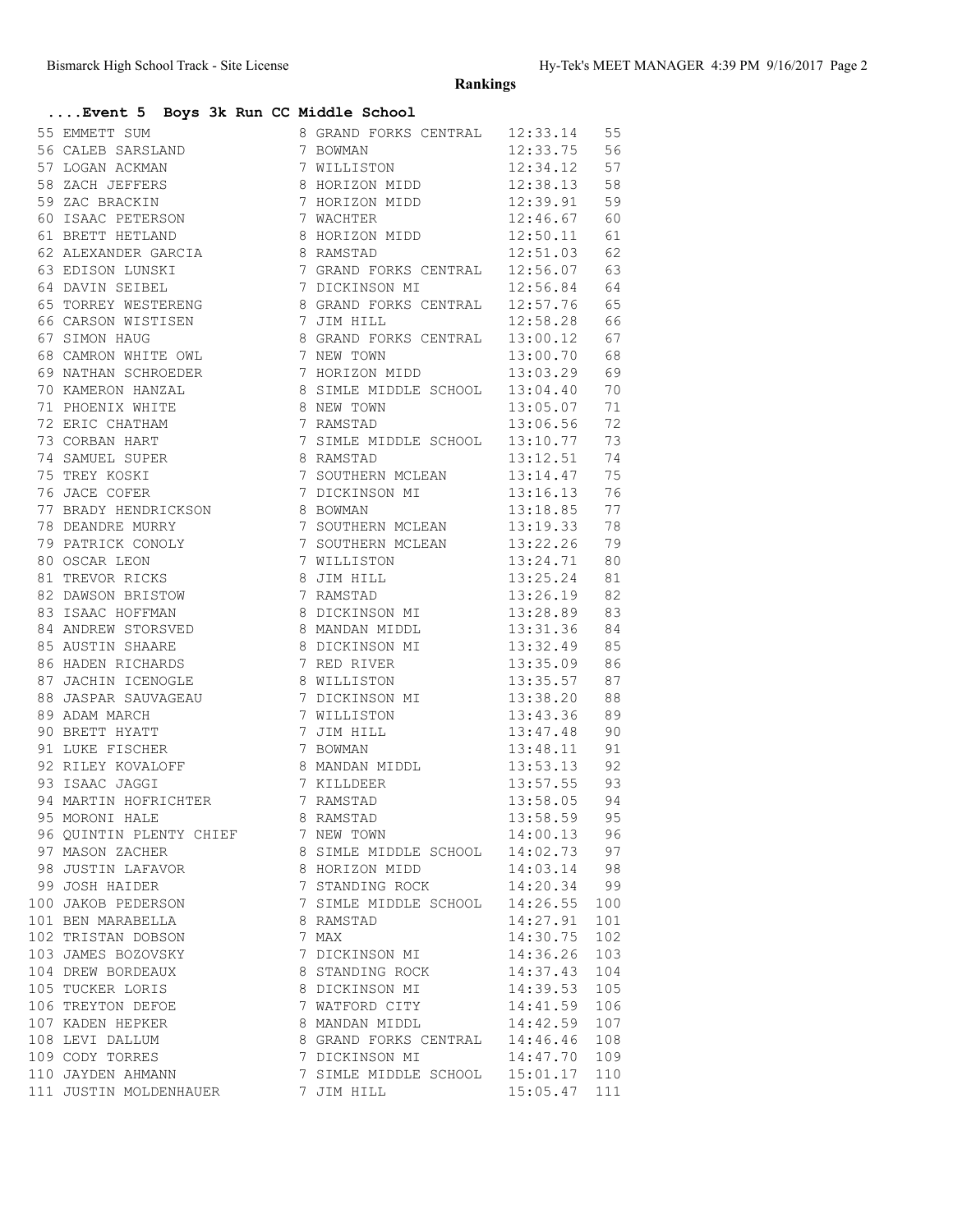Average: 12:29.96

**Rankings**

### **....Event 5 Boys 3k Run CC Middle School**

| 112 ERICK TALBOTT    |  |                                                                                                                                                                                                                                           |                                                                                                                                                                                                                                                                                                                                |
|----------------------|--|-------------------------------------------------------------------------------------------------------------------------------------------------------------------------------------------------------------------------------------------|--------------------------------------------------------------------------------------------------------------------------------------------------------------------------------------------------------------------------------------------------------------------------------------------------------------------------------|
| 113 MICHAEL OURADNIK |  |                                                                                                                                                                                                                                           |                                                                                                                                                                                                                                                                                                                                |
| 114 ANDREW HELVIG    |  |                                                                                                                                                                                                                                           |                                                                                                                                                                                                                                                                                                                                |
| 115 CLAYTON GREGORY  |  |                                                                                                                                                                                                                                           |                                                                                                                                                                                                                                                                                                                                |
| 116 CHRIS GAGE       |  |                                                                                                                                                                                                                                           |                                                                                                                                                                                                                                                                                                                                |
| 117 DONNIE STENNES   |  |                                                                                                                                                                                                                                           |                                                                                                                                                                                                                                                                                                                                |
| 118 CALEB CISNEROS   |  |                                                                                                                                                                                                                                           |                                                                                                                                                                                                                                                                                                                                |
| 119 AUSTIN BARNHART  |  |                                                                                                                                                                                                                                           |                                                                                                                                                                                                                                                                                                                                |
| 120 ZAC KUNZNIA      |  |                                                                                                                                                                                                                                           |                                                                                                                                                                                                                                                                                                                                |
| 121 NATE OLD CROW    |  |                                                                                                                                                                                                                                           |                                                                                                                                                                                                                                                                                                                                |
|                      |  |                                                                                                                                                                                                                                           |                                                                                                                                                                                                                                                                                                                                |
| 123 BRADYN SMITH     |  |                                                                                                                                                                                                                                           |                                                                                                                                                                                                                                                                                                                                |
| 124 REESE THOMAS     |  |                                                                                                                                                                                                                                           |                                                                                                                                                                                                                                                                                                                                |
| 125 MATTHEW TORRES   |  |                                                                                                                                                                                                                                           |                                                                                                                                                                                                                                                                                                                                |
| 126 KEVIN FISCHER    |  |                                                                                                                                                                                                                                           |                                                                                                                                                                                                                                                                                                                                |
| 127 DYLAN KALSTROM   |  |                                                                                                                                                                                                                                           |                                                                                                                                                                                                                                                                                                                                |
| 128 JOSEPH STIFFARM  |  |                                                                                                                                                                                                                                           |                                                                                                                                                                                                                                                                                                                                |
|                      |  | 7 MAX<br>7 KILLDEER<br>8 WILLISTON<br>7 WILLISTON<br>7 WATFORD CITY<br>7 DICKINSON MI<br>122 JEREMIAH HARLESS                    7 DICKINSON MI<br>8 DICKINSON MI<br>7 WILLISTON<br>7 HORIZON MIDD<br>09 BOWMAN<br>8 BOWMAN<br>7 MANDAREE | 15:07.43 112<br>7 SIMLE MIDDLE SCHOOL 15:12.28 113<br>MANDAN MIDDL 15:16.78 114<br>15:24.85 115<br>15:25.17 116<br>15:26.53 117<br>15:43.80 118<br>09 GRAND FORKS CENTRAL 15:52.39 120<br>15:53.30 121<br>16:32.06 122<br>$16:32.53$ 123<br>16:55.20 124<br>$17:24.91$ 125<br>17:39.86 126<br>$19:12.41$ 127<br>$19:12.41$ 128 |

#### Team Scores

|   | Rank Team                  | Total | 1            | 2  | 3  | 4  | 5  | $*6$ | $*7$ | $*8$ | $*9$ |
|---|----------------------------|-------|--------------|----|----|----|----|------|------|------|------|
|   | 1 WACHTER                  | 64    | 7            | 8  | 14 | 15 | 20 | 30   | 45   | 60   |      |
|   | Total Time:<br>56:09.92    |       |              |    |    |    |    |      |      |      |      |
|   | 11:13.99<br>Average:       |       |              |    |    |    |    |      |      |      |      |
|   | 2 RED RIVER                | 72    | 5            | 6  | 10 | 13 | 38 | 50   | 86   |      |      |
|   | Total Time:<br>56:10.00    |       |              |    |    |    |    |      |      |      |      |
|   | 11:14.00<br>Average:       |       |              |    |    |    |    |      |      |      |      |
|   | 3 HORIZON MIDDLE<br>SCHOOL | 74    | 2            | 11 | 18 | 19 | 24 | 26   | 46   | 48   | 52   |
|   | Total Time:<br>55:52.47    |       |              |    |    |    |    |      |      |      |      |
|   | 11:10.50<br>Average:       |       |              |    |    |    |    |      |      |      |      |
|   | 4 DICKINSON MIDDLE SCHOOL  | 136   | 12           | 17 | 28 | 39 | 40 | 49   | 64   | 76   | 83   |
|   | Total Time:<br>58:07.92    |       |              |    |    |    |    |      |      |      |      |
|   | 11:37.59<br>Average:       |       |              |    |    |    |    |      |      |      |      |
|   | 5 GRAND FORKS CENTRAL      | 171   | 25           | 29 | 33 | 37 | 47 | 55   | 63   | 65   | 67   |
|   | 59:07.43<br>Total Time:    |       |              |    |    |    |    |      |      |      |      |
|   | 11:49.49<br>Average:       |       |              |    |    |    |    |      |      |      |      |
|   | 6 WILLISTON                | 179   | $\mathbf{1}$ | 36 | 42 | 43 | 57 | 80   | 87   | 89   | 116  |
|   | Total Time:<br>58:44.07    |       |              |    |    |    |    |      |      |      |      |
|   | 11:44.82<br>Average:       |       |              |    |    |    |    |      |      |      |      |
|   | 7 JIM HILL                 | 180   | 23           | 27 | 35 | 41 | 54 | 66   | 81   | 90   | 111  |
|   | Total Time:<br>59:27.78    |       |              |    |    |    |    |      |      |      |      |
|   | 11:53.56<br>Average:       |       |              |    |    |    |    |      |      |      |      |
| 8 | RAMSTAD                    | 228   | 9            | 32 | 53 | 62 | 72 | 74   | 82   | 94   | 95   |
|   | 1:01:27.05<br>Total Time:  |       |              |    |    |    |    |      |      |      |      |
|   | 12:17.41<br>Average:       |       |              |    |    |    |    |      |      |      |      |
|   | 9 MANDAN MIDDLE<br>SCHOOL  | 262   | 21           | 31 | 34 | 84 | 92 | 107  | 114  |      |      |
|   | 1:02:29.77<br>Total Time:  |       |              |    |    |    |    |      |      |      |      |